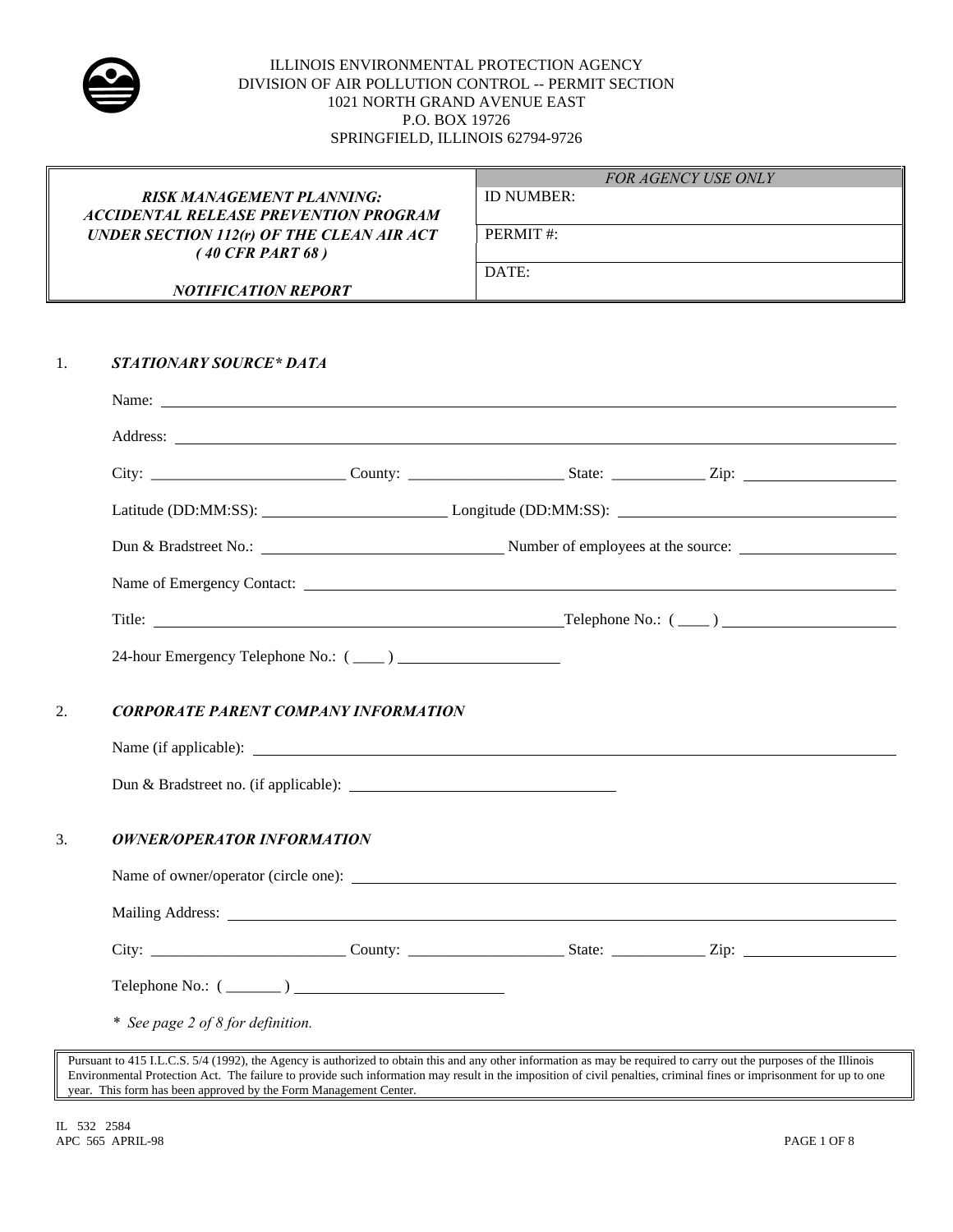### 4. *APPLICABILTY DETERMINATION*

To determine whether the *stationary source\** has any *process* that is affected by the requirements of the Accidental Release Prevention Program rule, carefully examine the provisions of 40 CFR Part 68, as promulgated in the Federal Register: (59 FR 4478, January 31,1994); (61 FR 31668, June 20, 1996); and (63 FR 639, January 6, 1998). Potentially affected stationary sources are those that have more than a threshold quantity of a *regulated substance* in a process. Regulated categories and entities include:

| Category                      | Examples of regulated entities                                                                       |
|-------------------------------|------------------------------------------------------------------------------------------------------|
| <b>Chemical Manufacturers</b> | Industrial organics & inorganics, paints, pharmaceuticals, adhesives,<br>sealants, fibers.           |
| Petrochemical                 | Refineries, industrial gases, plasetics $\&$ resins, synthetic rubber.                               |
| Other Manufacturing           | Electronics, semiconductors, paper, fabricated metals, industrial machinery,<br>furniture, textiles. |
| Agriculture                   | Fertilizers, pesticides.                                                                             |
| <b>Public Sources</b>         | Drinking and waste water treatment works.                                                            |
| <b>Utilities</b>              | Electric and Gas Utilities.                                                                          |
| Other                         | Food and cold storage, propane retail, warehousing and wholesalers.                                  |
| <b>Federal Sources</b>        | Military and energy installations.                                                                   |

*Note that the above table is not intended to be exhaustive, but rather provides a guide regarding entities likely to be affected by the Accidental Release Prevention Program rule. Other types of entities not listed above could also be affected by the rule.*

*\* Stationary source means any buildings, structures, equipment, installations, or substance emitting stationary activities which belong to the same industrial group, which are located on one or more contiguous or adjacent properties, and are under common control of the same person or persons under common control. The term stationary source does not apply to transportation, including storage incident to transportation, of any regulated substance. Pipelines and vehicles under active shipping orders are not covered by the rule. A stationary source includes transportation containers used for storage not incident to transportation and transportation containers connected to equipment at a stationary source for loading or unloading. Naturally occurring hydrocarbon reserviors are not stationary sources or parts of stationary sources (40 CFR 68.3).*

*† Process, in terms of the regulation, means any activity or a combination of activities involving manufacturing, storage, distributing, handling, or using a regulated substance in any other way. The definition of a single process includes any group of interconnected vessels or separate vessels that are located such that a regulated substance could be involved in a potential release. A covered process is a process that contains a regulated substance in more than a threshold quantity (40 CFR 68.3).*

*‡ A regulated substance is a section 112(r) chemical as listed under 40 CFR 68.130: List of Regulated Substances and Threshold for Accidental Release Prevention (59 FR 4478, January 31,1994); Amendments (63 FR 639, January 6, 1998).*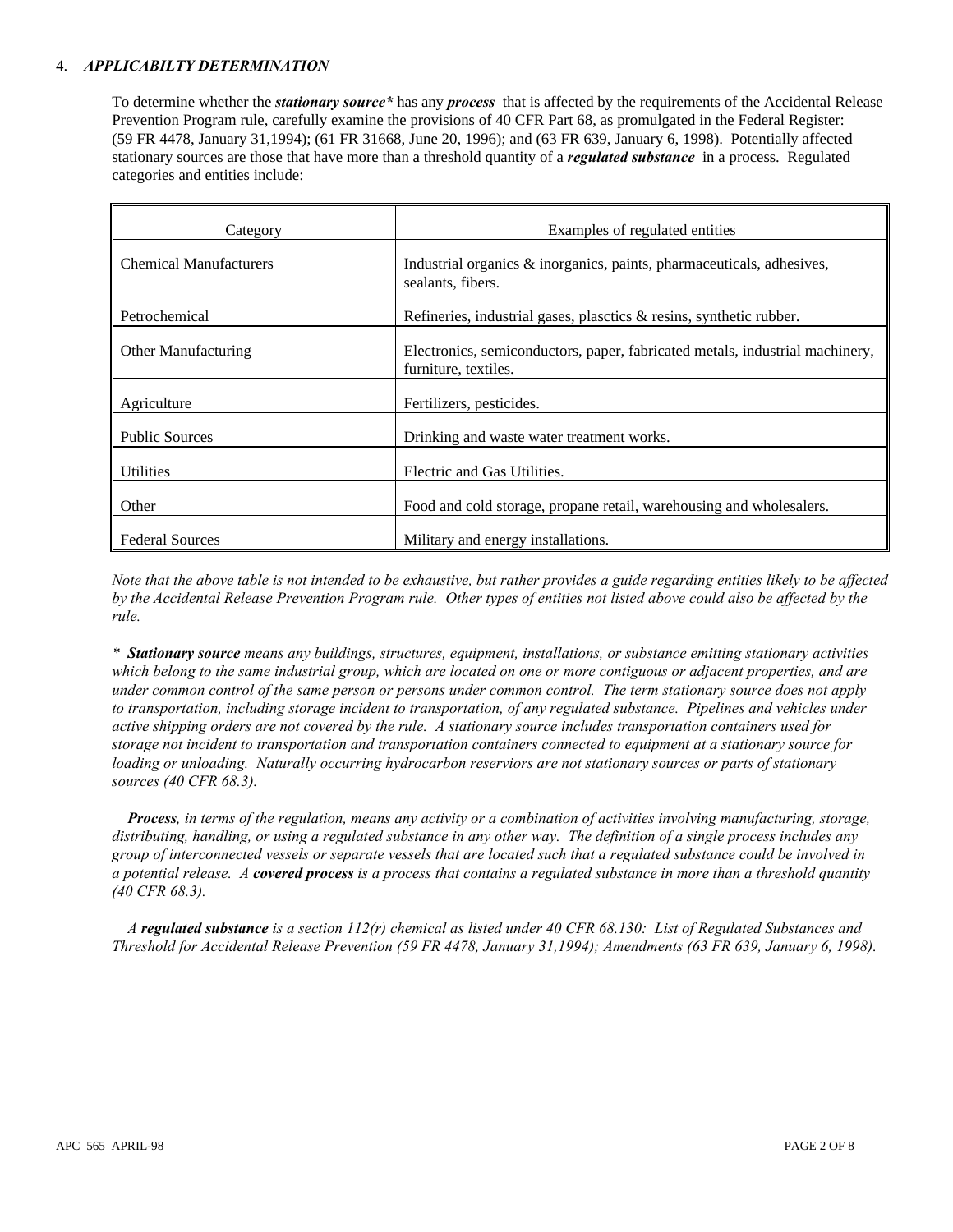## 5. *NORTH AMERICAN INDUSTRIAL CLASSIFICATION SYSTEM (NAICS).*

*The applicability of Program 3 of the 40 CFR Part 68 rule is driven, in part, by Standard Industrial Classification (SIC) codes. Stationary sources subject to the rule are required to report SIC codes in the risk management plan. The U.S. Government has adopted a new industrial classification system, the NAICS to replace the SIC codes. The USEPA is proposing to replace the list of nine SIC codes in the Program 3 eligibility requirements with the following ten NAICS codes: 32211, 32411, 32511, 325181, 325188, 325192, 325199, 325211, 325311, and 32532 to reflect the government's adoption of the new classification system (63 FR 19216, April 17, 1998).*

| SIC Code | <b>NAICS</b> Code          | <b>Industrial Sector</b>                                                                                                                                      |
|----------|----------------------------|---------------------------------------------------------------------------------------------------------------------------------------------------------------|
| 2611     | 32211<br>322121*<br>32213* | Pulp mills only<br>Pulp mills producing paper (includes part of old SIC code 2621)<br>Pulp mills producing paperboard<br>(includes part of old SIC code 2631) |
| 2812     | 325181                     | Alkalies and chlorine                                                                                                                                         |
|          | 325998*                    | Activated carbon and charcoal<br>(moved to miscellaneous chemical products, old SIC code 2899)                                                                |
| 2819     | 331311*                    | Alumina<br>(moved to alumina refining in primary metals manufacturing)                                                                                        |
|          | 325131*                    | Inorganic dyes<br>(moved to inorganic dyes and pigments, old SIC code 2816)                                                                                   |
|          | 325188                     | Other, in "all other inorganic chemical manufacturing"                                                                                                        |
| 2821     | 325211                     | Plastics and resins                                                                                                                                           |
|          | 32511                      | Aromatics and aliphatics in petrochemical manufacturing                                                                                                       |
| 2865     | 325132*                    | Organic dyes and pigments (from old SIC code 2869)                                                                                                            |
|          | 325192                     | Other cyclic crude and intermediate manufacturing                                                                                                             |
|          | 32511                      | Aliphatics and aromatics in petrochemical manufacturing                                                                                                       |
|          | 325188                     | Carbon bisulfide<br>(moved to all other inorganic chemical manufacturing)                                                                                     |
| 2869     | 325193*                    | Ethyl alcohol                                                                                                                                                 |
|          | 32512*                     | Fluorocarbon gases<br>(moved to industrial gases, old SIC code 2813)                                                                                          |
|          | 325199                     | Other (moved to all other basic organic chemical manufacturing<br>with fatty acids, old SIC code 2899)                                                        |
| 2873     | 325311                     | Nitrogen fertilizer                                                                                                                                           |
| 2879     | 32532                      | Pesticides and other agricultural chemicals                                                                                                                   |
| 2911     | 32411                      | Petroleum refineries                                                                                                                                          |

# **Table of Program 3 eligibility SIC codes matched to proposed NAICS codes.**

*\* Not proposed for listing.*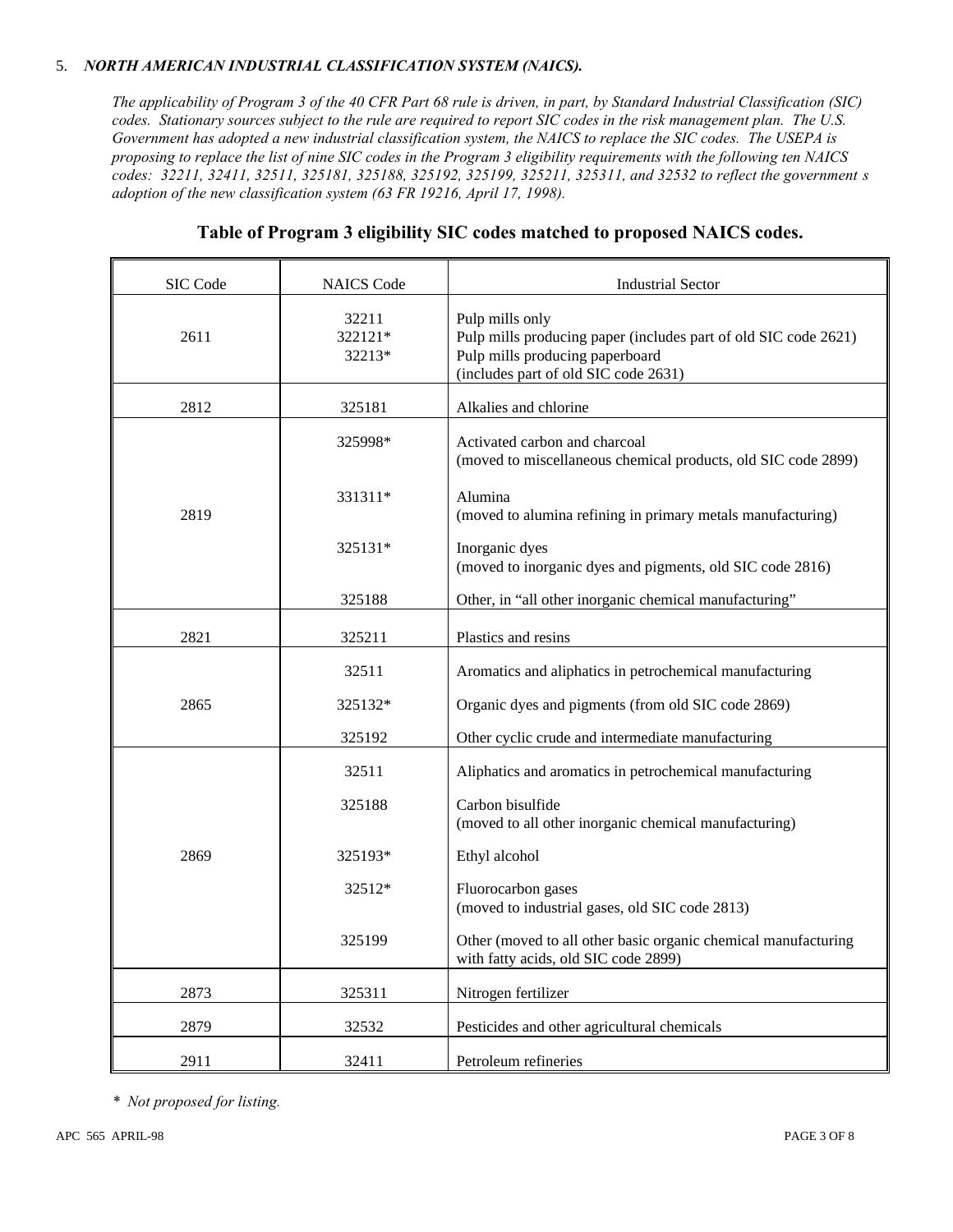#### 6. *THRESHOLD DETERMINATION EXEMPTIONS*

Exemptions from threshold quantity determination as listed under 40 CFR 68.115 include:

- (a). Division 1.1 DOT explosives;
- (b). regulated flamable substances in gasoline used as fuel for internal combustion engines;
- (c). regulated substances in naturally occurring hydrocarbon mixtures prior to initial processing;
- (d). a mixture containing a regulated substance with a concentration of the substance below one percent by weight of the mixture ;
	- *Note: (I). the one percent default rule does not apply to mixtures or aqueous solutions containing ammonia, hydrochloric acid, hydrofluoric acid, or nitric acid (see 40 CFR 68.130 for minimum concentrations for mixtures with water);*
		- *(ii). the threshold quantities for solutions at and above concentrations as listed under 40 CFR 68.130 apply only to the quantity of the regulated toxic substance in the solution and do not include the water content of the solution.*
- (e). a mixture containing a regulated toxic substance with a concentration of the substance one percent or greater by weight of the mixture and the partial pressure of the substance in the mixture is less than 10 mm Hg under handling or storage conditions;

- (f). a mixture containing a regulated flamable substance with a concentration of the substance one percent or greater by weight of the mixture and the mixture itself does not meet the criteria for a National Fire Protection Association flammability rating of 4 (NFPA 4).
	- *Note: the owner or operator shall be required to demonstrate that the mixture does not meet an NFPA 4 criteria, as defined in the NFPA Standard System for the Identification of Fire Hazards of Materials, NFPA 704-1996. Otherwise, the entire weight of the mixture with a regulated flammable substance present shall be treated as the regulated substance.*
- 7. Does this stationary source have more than a threshold quantity of a regulated substance in any process, as determined under 40 CFR 68.115.

 $\begin{bmatrix} \end{bmatrix}$  YES  $\begin{bmatrix} \end{bmatrix}$  NO

If you checked no, go to item 15 ( page 8 of 8 ), sign and return form to the address given at the top of page 1 of 8. Otherwise, continue to item 8.

*Note: this exemption does not apply to oleum, toluene 2,4-di-isocyanate,and toluene diisocyanate (unspecified isomer);*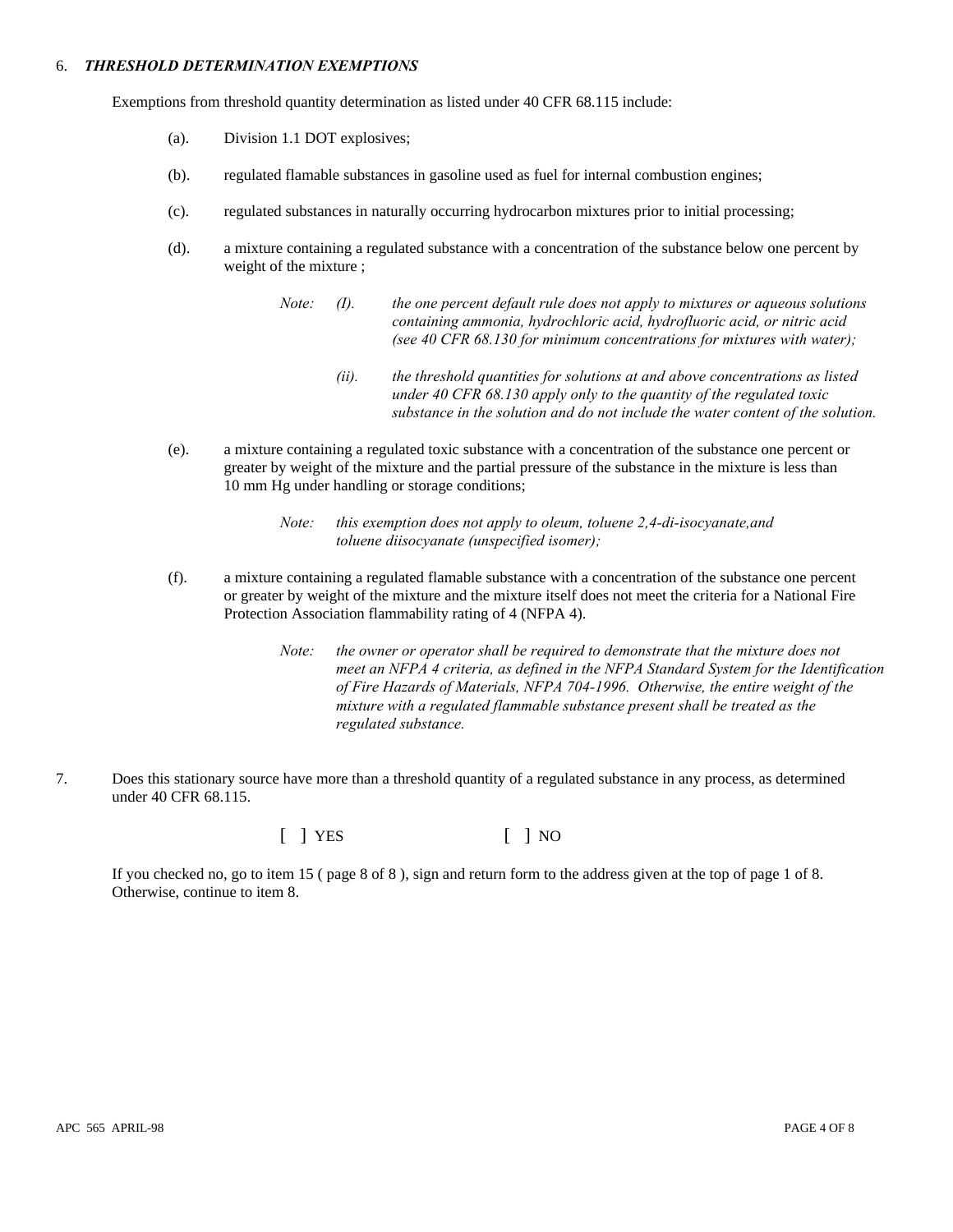8. For each covered process, provide the following information for each regulated substance held above the threshold quantity in the process. If additional lines are needed*,*  attach copies of this page.

|                      | Process<br><b>Industrial Classification Code</b> |             |               |                            |                          |
|----------------------|--------------------------------------------------|-------------|---------------|----------------------------|--------------------------|
| $\mathsf{Process}^*$ | $\rm SIC$                                        | $\rm NALCS$ | Chemical Name | Maximum<br>Quantity (lbs.) | Process<br>Program Level |
|                      |                                                  |             |               |                            |                          |
|                      |                                                  |             |               |                            |                          |
|                      |                                                  |             |               |                            |                          |
|                      |                                                  |             |               |                            |                          |
|                      |                                                  |             |               |                            |                          |
|                      |                                                  |             |               |                            |                          |
|                      |                                                  |             |               |                            |                          |
|                      |                                                  |             |               |                            |                          |
|                      |                                                  |             |               |                            |                          |
|                      |                                                  |             |               |                            |                          |
|                      |                                                  |             |               |                            |                          |
|                      |                                                  |             |               |                            |                          |
|                      |                                                  |             |               |                            |                          |
|                      |                                                  |             |               |                            |                          |
|                      |                                                  |             |               |                            |                          |

*\* See page 2 of 8 for definition.*

APC 565 APRIL-98 PAGE 5 OF 8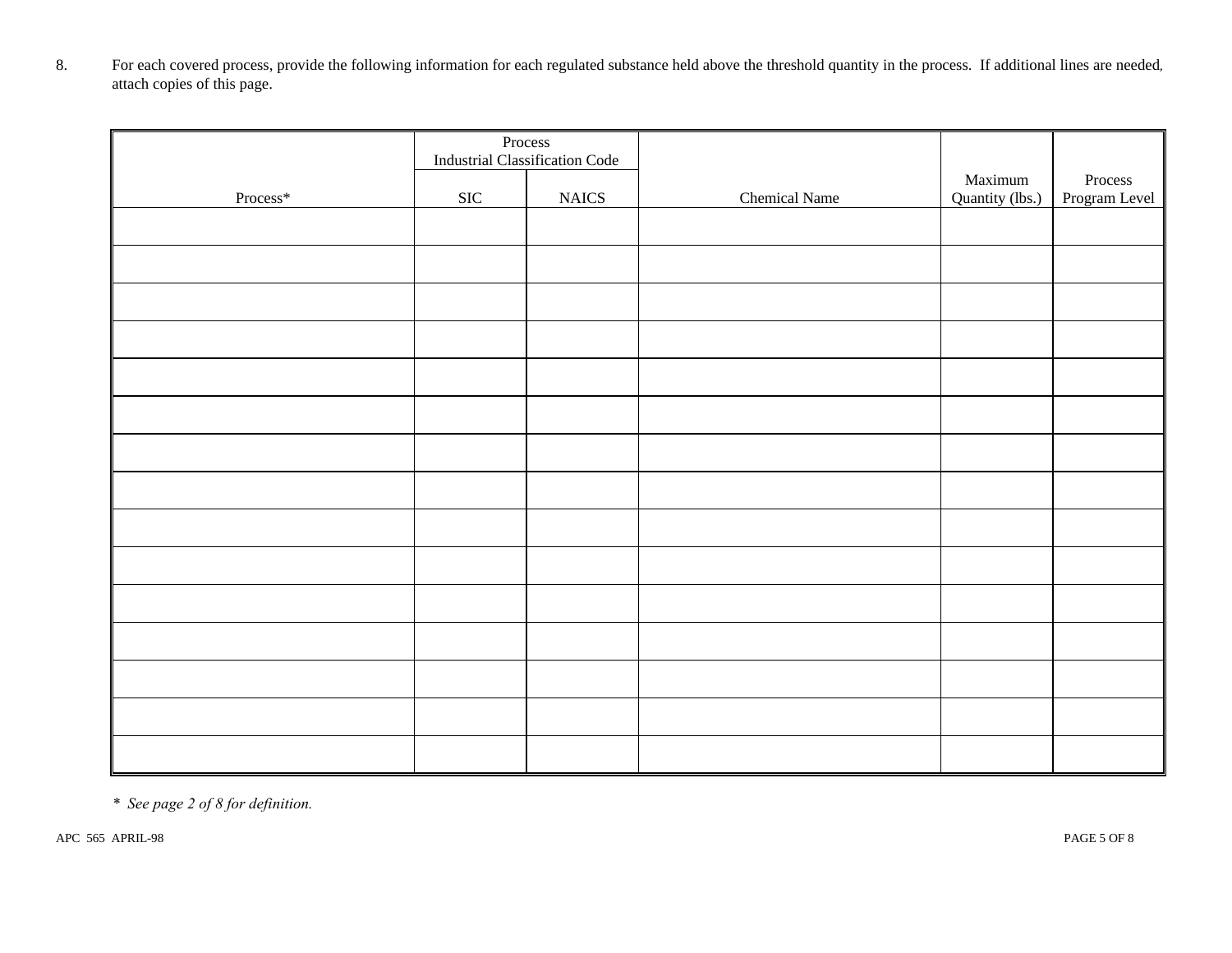### 9. *PROGRAM STATUS DETERMINATION*

Processes that have more than a threshold quantity of a regulated substance are classified into three categories of regulatory requirements (Programs) based on the size and potential hazard associated with each process.

- (a). **Program 1**: a covered process is eligible for Program 1 requirements, if:
	- (i). In the five years prior to the submission of an RMP, the process has not had an accidental release of a regulated substance that led to any of the following off-site consequences: death, injury, response or restoration activities at an environmental receptor;
	- (ii). The distance to a toxic or flamable endpoint for a worst-case release is less than the distance to any public receptor; and
	- (iii). Emergency response procedures have been coordinated between the stationary source and local emergency planning and response organizations (§ 68.10 (b)).
- (b). **Program 2**: a covered process is eligible for Program 2 requirements, if it does not meet Program 1 or Program 2 criteria (§ 68.10 (c)).
- (c). **Program 3**: a covered process is eligible for Program 3 requirements, if:
	- (i). The process is in SIC code 2611, 2812, 2819, 2821, 2865, 2869, 2873, 2879, or 2911 (see item 5 on page 3 of 8 for equivalent NAICS codes ); or
	- (ii). The process is subject to the requirements of 29 CFR 1910.119, OSHA process safety management standard (§ 68.10 (d)).
- (d). Check below the applicable Program status for each covered process at this stationary source:

| Program 1 |
|-----------|
| Program 2 |
| Program 3 |

- *Note: If a covered process no longer meets the eligibility criteria of its Program level, the owner or operator shall comply with the requirements of the new Program level that applies to the process and update the RMP as provided in 40 CFR 68.190.*
- 10. Is the stationary source subject to the requirements of 29 CFR 1910.119, OSHA process safety management management standard?

[ ] YES [ ] NO

11. Is the stationary source subject to the Emergency Planning and Notification standard, 40 CFR Part 355?

[ ] YES [ ] NO

12. (a). Date of the last safety inspection by a Federal, state, or local government agency:

(b). Last safety inspection conducted by (check one): OSHA

- USEPA State Agency (specify) Fire department **C**Other (specify)
	- Not applicable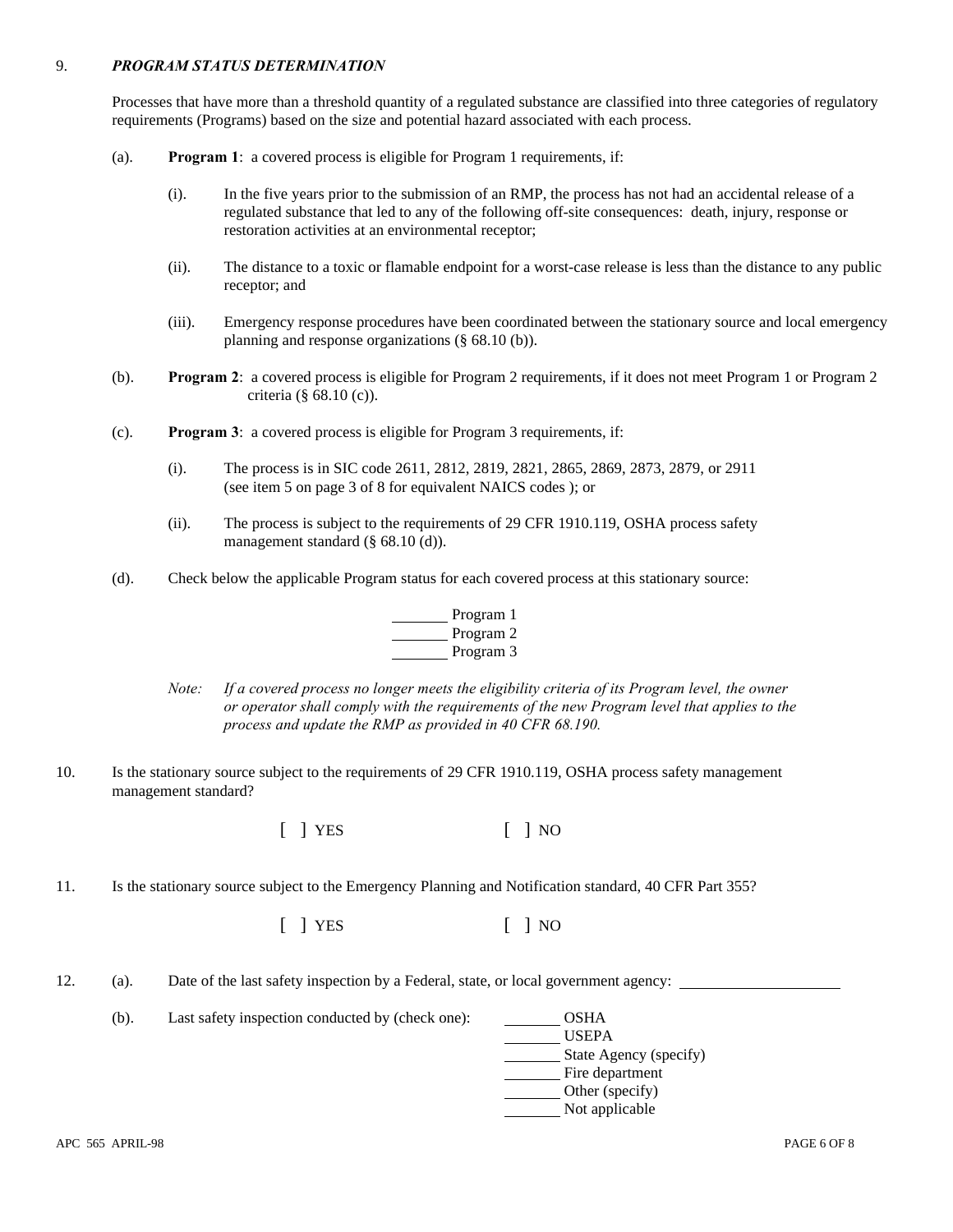#### 13. *RMP SUBMISSION*

#### (a). **DUE DATE:**

The owner or operator of a stationary source subject to the requirements of 40 CFR Part 68 shall submit the first RMP for all covered processes by no later than the latest of the following dates:

- (i). **June 21, 1999**;
- (ii). three years after the date on which a regulated substance is first listed under 40 CFR 68.130; or
- (iii). the date on which a regulated substance is first present above a threshold quantity in a process.

### (b). **BASICS:**

The RMP shall include the following information:

- (i). All Program levels:
	- Registration;
	- Executive summary;
	- Worst case release analysis;
	- Five-year accident; and
	- Certification of compliance.
- (ii). Additional information requirements for Program 2 and Program 3:
	- Alternative (more-likely) release analysis;
	- Prevention program; and
	- Emergency response program.
- 14. Provide below, the name and title of the person or position with overall responsibility for RMP elements and implementation:

Name:

Title/Position: